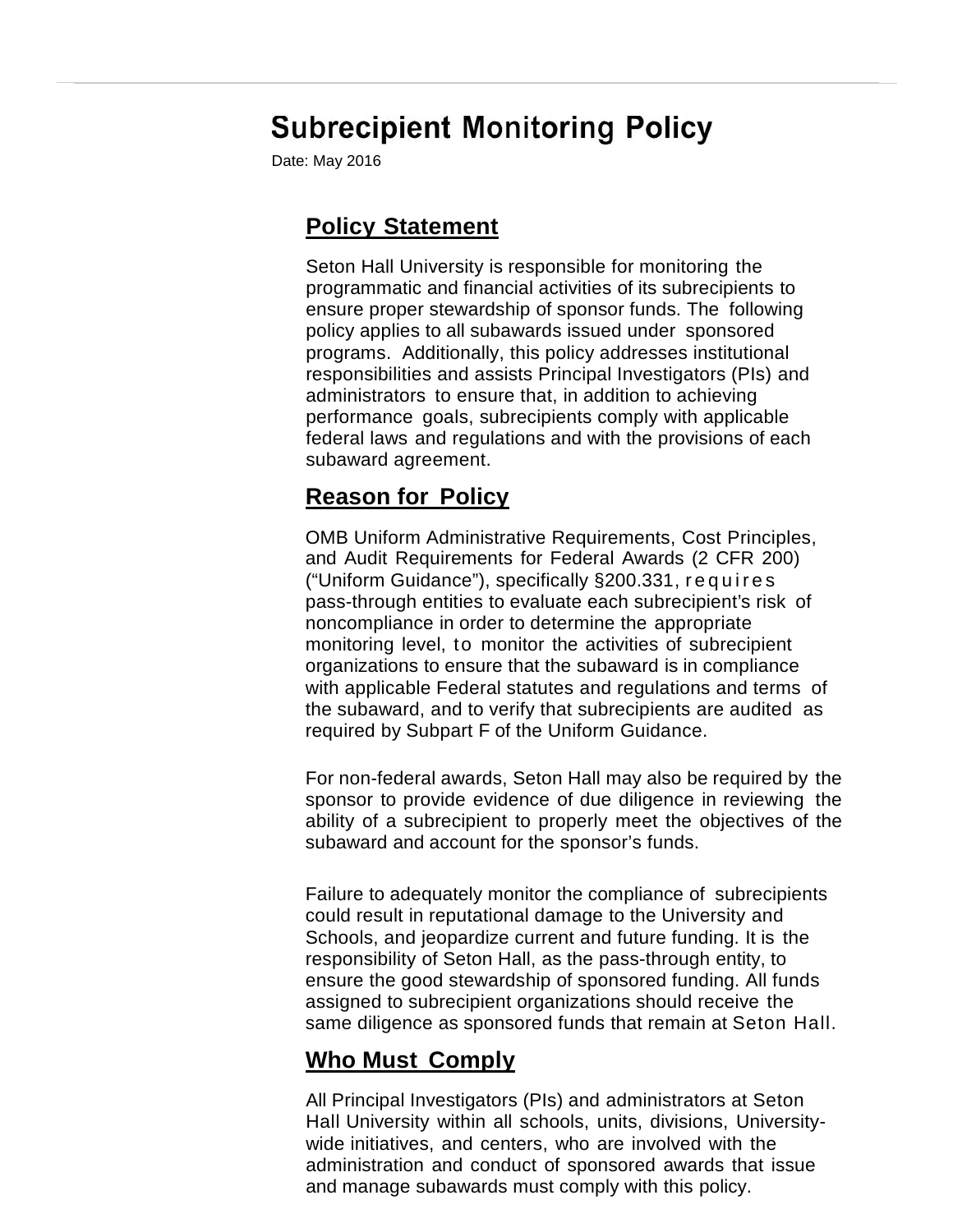## **Roles and Responsibilities**

Subrecipient monitoring responsibilities are shared among the following:

#### **PI and Department**

• Request subrecipient organization information using the University's Subrecipient Questionnaire prior to proposal submission. Provide the completed Subrecipient Questionnaire, along with copies of the Single Audit Reports if the entity is subject to 2 CFR 200, Subpart F (or request financial and other relevant information for institutions not subject to the Single Audit requirements), to the Office of Grants Accounting.

- Consider the ability of the subrecipient organization to perform the work in conjunction with the Office of Grants and Research Services.
- Monitor programmatic progress and ability of the subrecipient to meet objectives of the subaward.
- Monitor each subaward throughout the period of performance and escalate concerns to the Office of Grants and Research Services. (OGRS).

#### **Office of Grants and Research Services (ORGS)**

- Review all subaward agreements and Subrecipient Questionnaires and consider any prior Seton Hall experience with the subrecipient, and any other available information to determine if additional terms and conditions should be included in the subaward agreement.
- Consider the ability of the subrecipient organization to perform the work in collaboration with the PI and the Department.
- Prior to proposal submission, obtain administrative and financial review of the subawardee(s) from the Office of Grants Accounting.
- Once it is determined that a subaward is appropriate, all applicable terms and conditions of the prime award must be flowed down to the subrecipient organization.
- If a subaward is found not appropriate by either OGRS or OGA, work with the PI to resolve the problem or to identify an alternate subawardee. No subaward will be granted without approval by both OGRS and OGA.
	- Confirm the statement of work and review any non-standard terms and conditions of the subaward during the subaward agreement negotiation process.

Obtain approval of the finalized subaward agreement from the subawardee(s).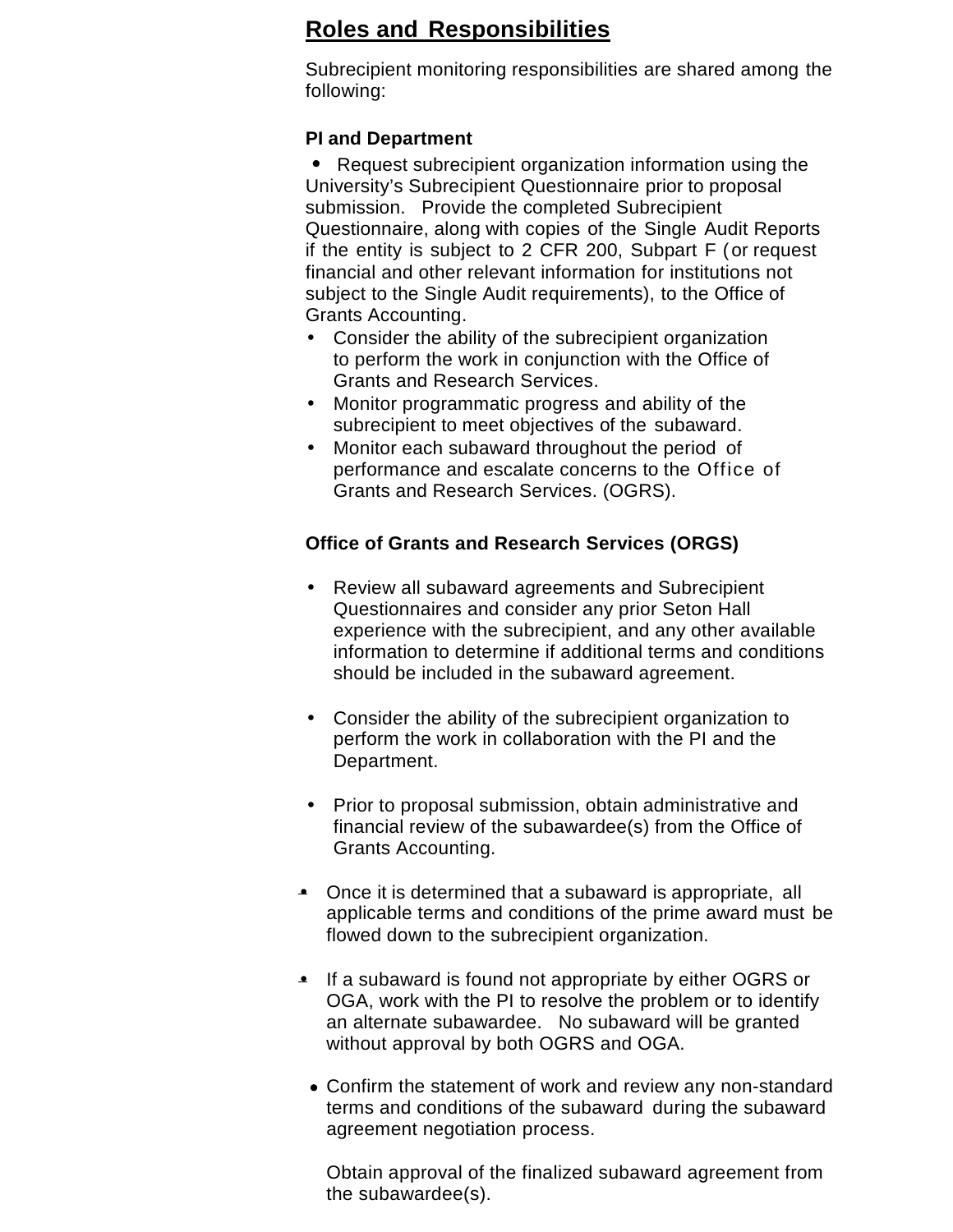Work with PI(s), OGA and subawardee(s) to resolve any issues identified by the PI, OGRS or OGA prior to proposal submission or at any time that a subaward is active.

#### **Office of Grants Accounting (OGA)**

- Assess potential subrecipient organizations for financial, and administrative suitability prior to proposal submission.
- Consider the ability of the subrecipient organization to adequately manage the administrative and financial responsibilities in accordance with the subaward terms and conditions and Uniform Guidance.
- After assessment and evaluation, OGA provides concurrence or non-concurrence of the subaward to OGRS.
- Obtain an updated Subrecipient Questionnaire from all active subrecipients annually, which includes obtaining copies of the Single Audit Reports if the entity is subject to 2 CFR 200, Subpart F (or request financial and other relevant information for institutions not subject to the Single Audit requirements).
- Monitor all subrecipients quarterly through review of press releases, grant information services, regulatory reports, and any other news outlets, along with communications with PI's and departments.
- Inform OGRS and PI(s) when issues are identified with a subrecipient organization with whom they have an active subaward.

## **Additional Resources**

### **Related Policies**

Conflict of Interest for Federal and State Sponsored Awards University conflict of Interest and Commitment Policy Procurement for Federal and State Sponsored Awards

## **Related Documents**

OGRS website

OMB Uniform Administrative Requirements, Cost Principles, and Audit Requirements for Federal Awards (2 CFR 200)

Subrecipient Questionnaire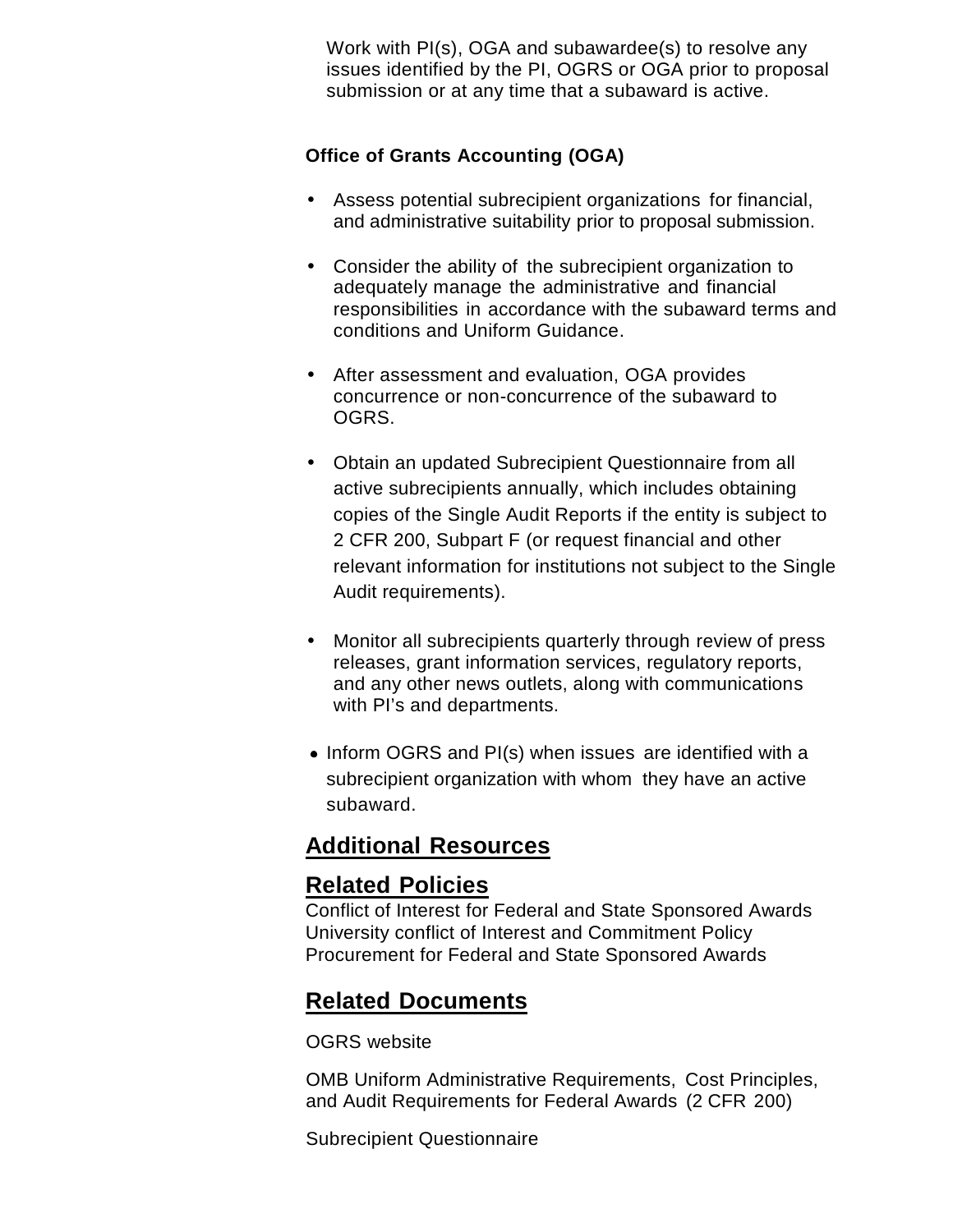### **Contacts and Subject Matter Experts**

- OGRS: Nicholas H. Snow, Ph.D., nicholas.snow@shu.edu
- OGA: Brenda Dunlop, Brenda.dunlop@shu.edu

### **Definitions**

**Contractor (Vendor)** – Organization that provides goods and services within normal business operations. Contractors (vendors) provide similar goods and services to many different purchasers, operate in a competitive environment, and provide goods or services that are ancillary to the operation of the sponsored program.

**Federal Audit Clearinghouse** – Division of the Office of Management and Budget (OMB) that collects information on Single Audit (formerly A-133) results.

**Pass-through entity** – Non-federal entity that provides a federal award to a subrecipient to carry out a federal program; sometimes referred to as the "prime" or "lead" organization.

**Subaward** – Enforceable agreement, issued under a prime sponsored project, between a pass-through entity and a subrecipient for the performance of a substantive portion of the program; these terms do NOT apply to the procurement of goods or services from a contractor (vendor).

**Sponsored award** – Funding arrangement in which the University is providing a return benefit to, or agrees to provide a defined deliverable or complete a set of activities for, the sponsor in exchange for the funds, regardless of whether the funding instrument is designated a contract, cooperative agreement, grant, consortium agreement, or otherwise.

#### **Subrecipient (subcontractor or subawardee) –**

Organization eligible to receive a financial award. A subrecipient's performance is measured against whether the objectives of the sponsored program are met; subrecipients have responsibility for programmatic decision-making and for adherence to applicable program compliance responsibilities. Subrecipients are responsible for performing a substantive